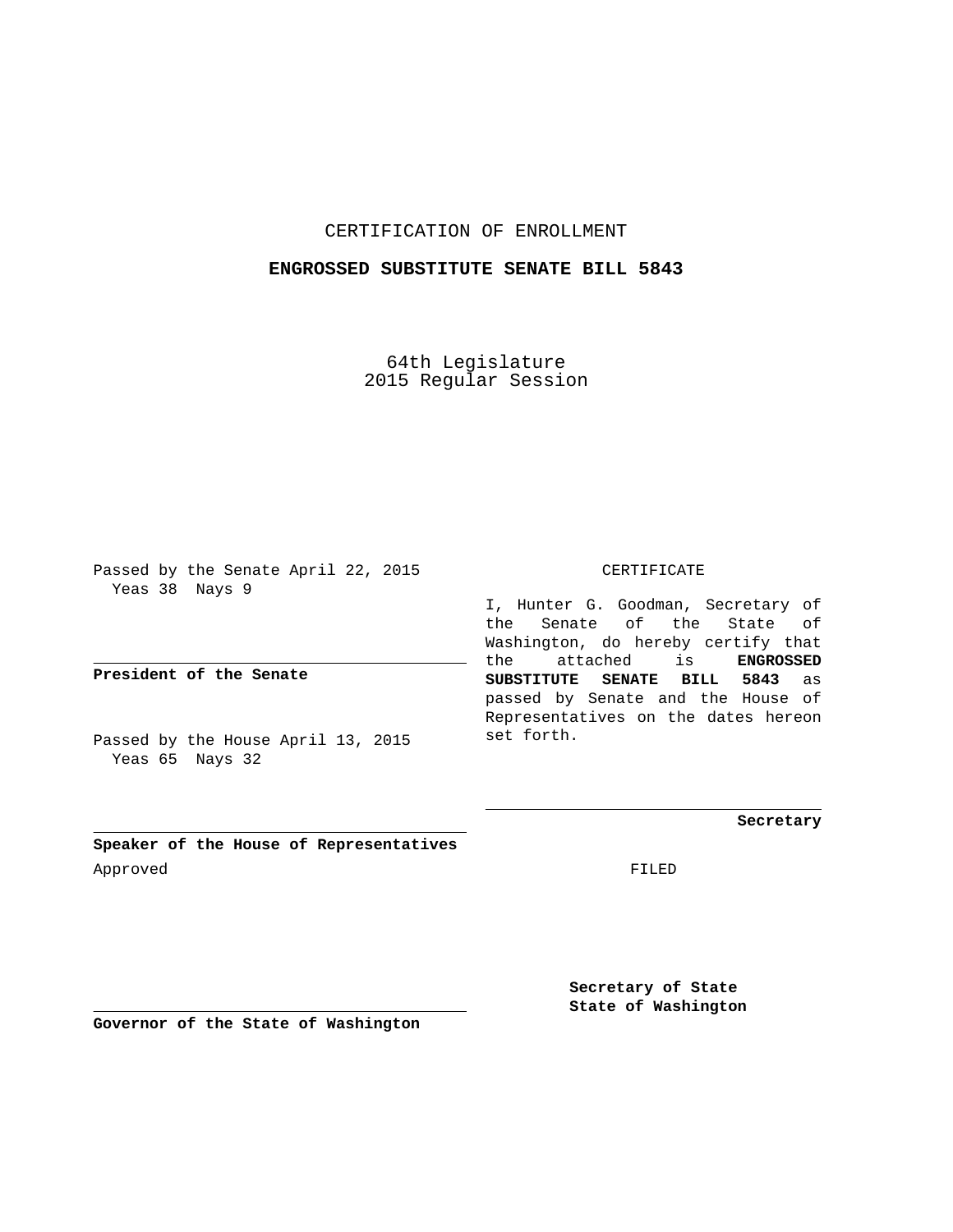## **ENGROSSED SUBSTITUTE SENATE BILL 5843**

AS AMENDED BY THE HOUSE

Passed Legislature - 2015 Regular Session

## **State of Washington 64th Legislature 2015 Regular Session**

**By** Senate Ways & Means (originally sponsored by Senators Ranker, Parlette, Pearson, Rolfes, Hewitt, Litzow, Conway, Hasegawa, and McAuliffe)

READ FIRST TIME 02/27/15.

1 AN ACT Relating to outdoor recreation; amending RCW 79A.05.351; 2 and adding a new section to chapter 43.06 RCW.

3 BE IT ENACTED BY THE LEGISLATURE OF THE STATE OF WASHINGTON:

4 **Sec. 1.** RCW 79A.05.351 and 2007 c 176 s 2 are each amended to 5 read as follows:

 (1) The outdoor education and recreation grant program is hereby created, subject to the availability of funds in the outdoor education and recreation account. The commission shall establish and implement the program by rule to provide opportunities for public agencies, private nonprofit organizations, formal school programs, nonformal after-school programs, and community-based programs to receive grants from the account. Programs that provide outdoor education opportunities to schools shall be fully aligned with the 14 state's essential academic learning requirements.

 (2) The program shall be phased in beginning with the schools and students with the greatest needs in suburban, rural, and urban areas of the state. The program shall focus on students who qualify for free and reduced-price lunch, who are most likely to fail academically, or who have the greatest potential to drop out of 20 school.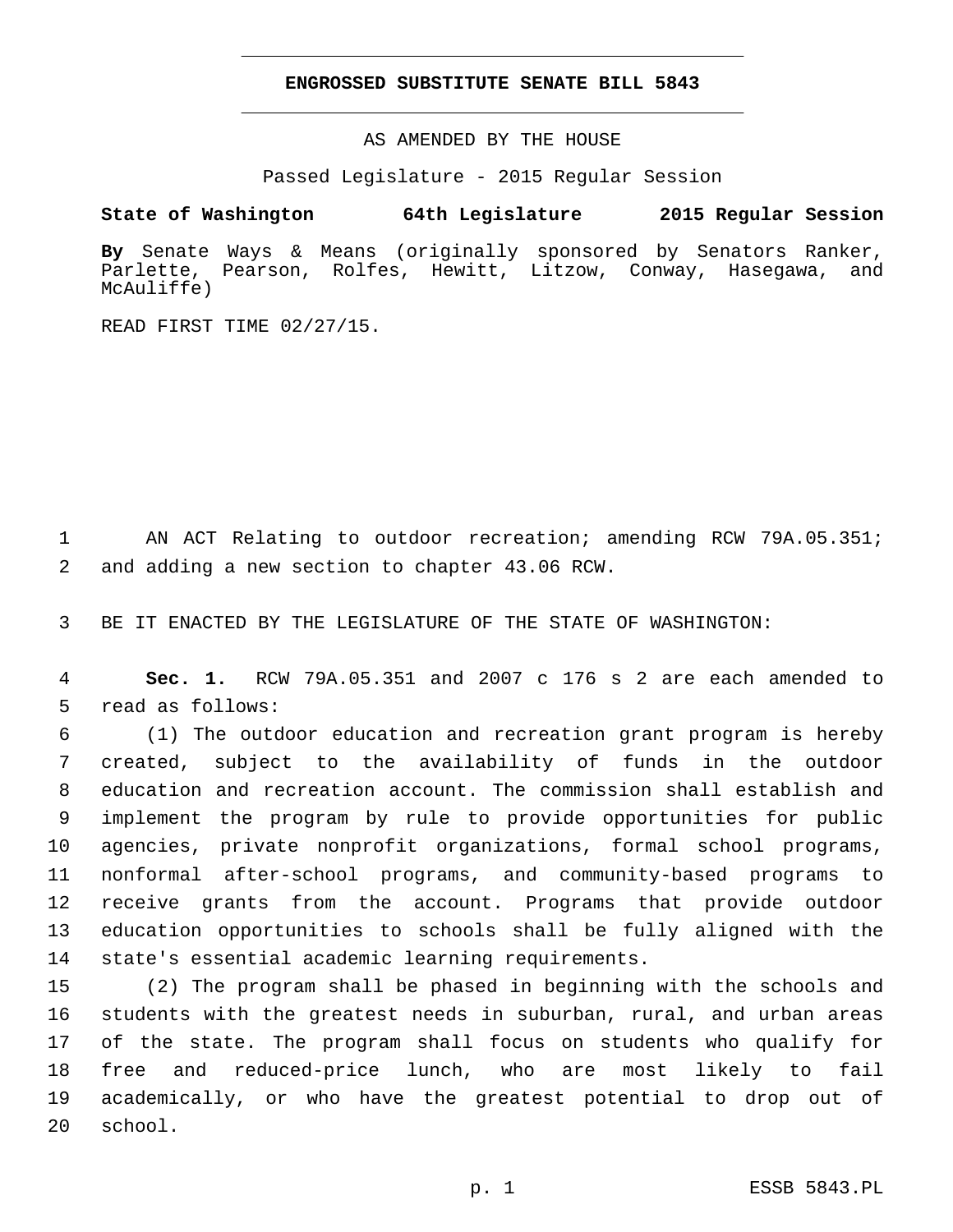(3) The director shall set priorities and develop criteria for the awarding of grants to outdoor environmental, ecological, agricultural, or other natural resource-based education and recreation programs considering at least the following:

 (a) Programs that contribute to the reduction of academic failure 6 and dropout rates;

 (b) Programs that make use of research-based, effective environmental, ecological, agricultural, or other natural resource-9 based education curriculum;

 (c) Programs that contribute to healthy life styles through 11 outdoor recreation and sound nutrition;

 (d) Various Washington state parks as venues and use of the 13 commission's personnel as a resource;

 (e) Programs that maximize the number of participants that can be 15 served;

(f) Programs that will commit matching and in-kind resources;

 (g) Programs that create partnerships with public and private 18 entities;

 (h) Programs that provide students with opportunities to directly 20 experience and understand nature and the natural world;  $((and))$ 

 (i) Programs that include ongoing program evaluation, assessment, 22 and reporting of their effectiveness; and

23 (j) Programs that utilize veterans for at least fifty percent of 24 program implementation or administration.

 (4) The director shall create an advisory committee to assist and advise the commission in the development and administration of the outdoor education and recreation program. The director should solicit representation on the committee from the office of the superintendent of public instruction, the department of fish and wildlife, the business community, outdoor organizations with an interest in education, and any others the commission deems sufficient to ensure a cross section of stakeholders. When the director creates such an advisory committee, its members shall be reimbursed from the outdoor education and recreation program account for travel expenses as 35 provided in RCW 43.03.050 and 43.03.060.

 (5) The outdoor education and recreation program account is created in the custody of the state treasurer. Funds deposited in the outdoor education and recreation program account shall be transferred only to the commission to be used solely for the commission's outdoor education and recreation program purposes identified in this section